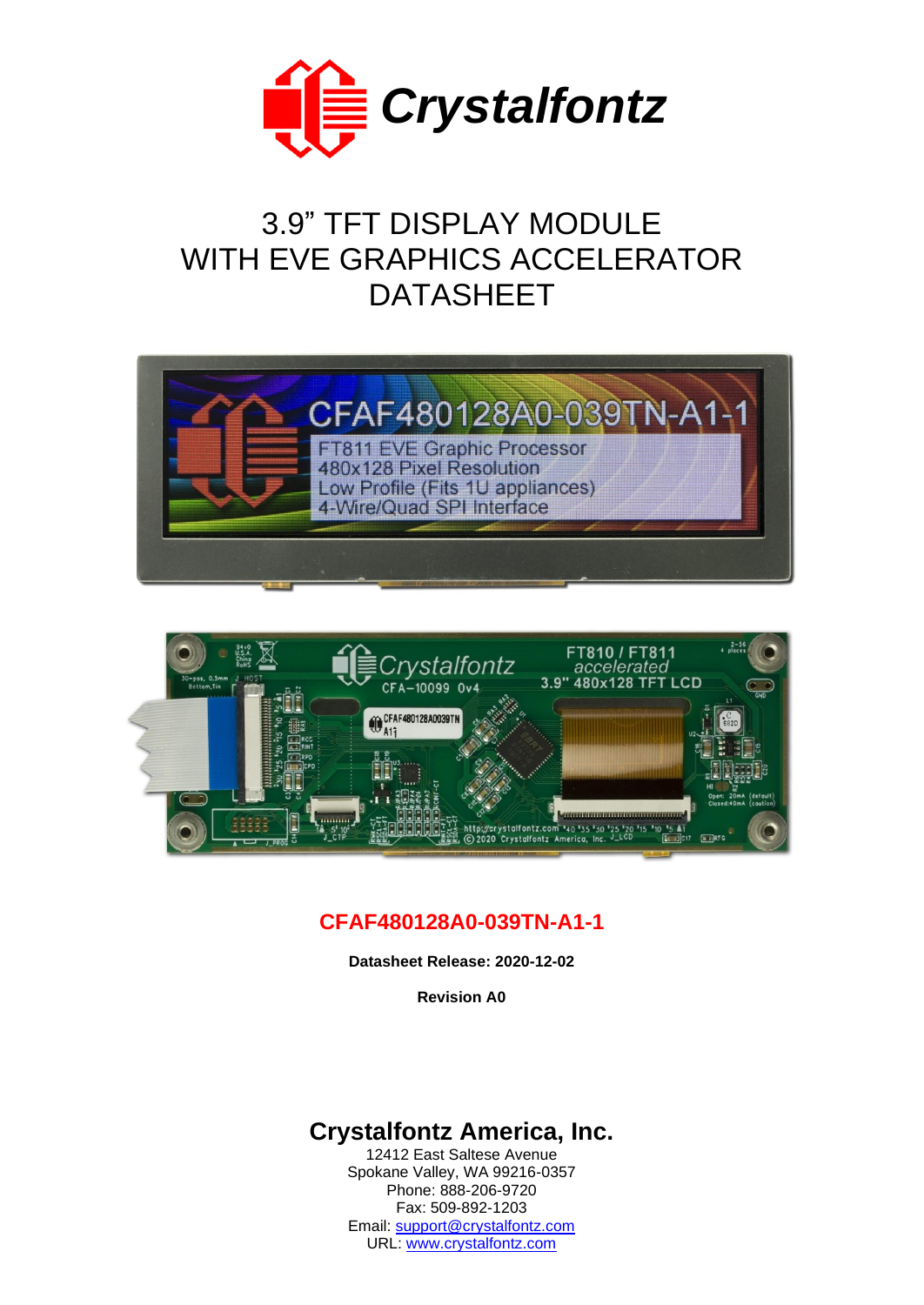

# **Table of Contents**

| $\frac{1}{2}$ 3 |
|-----------------|
| $\sim$ 4        |
| $\sim$ 5        |
|                 |
|                 |
|                 |
| 10              |
| 11              |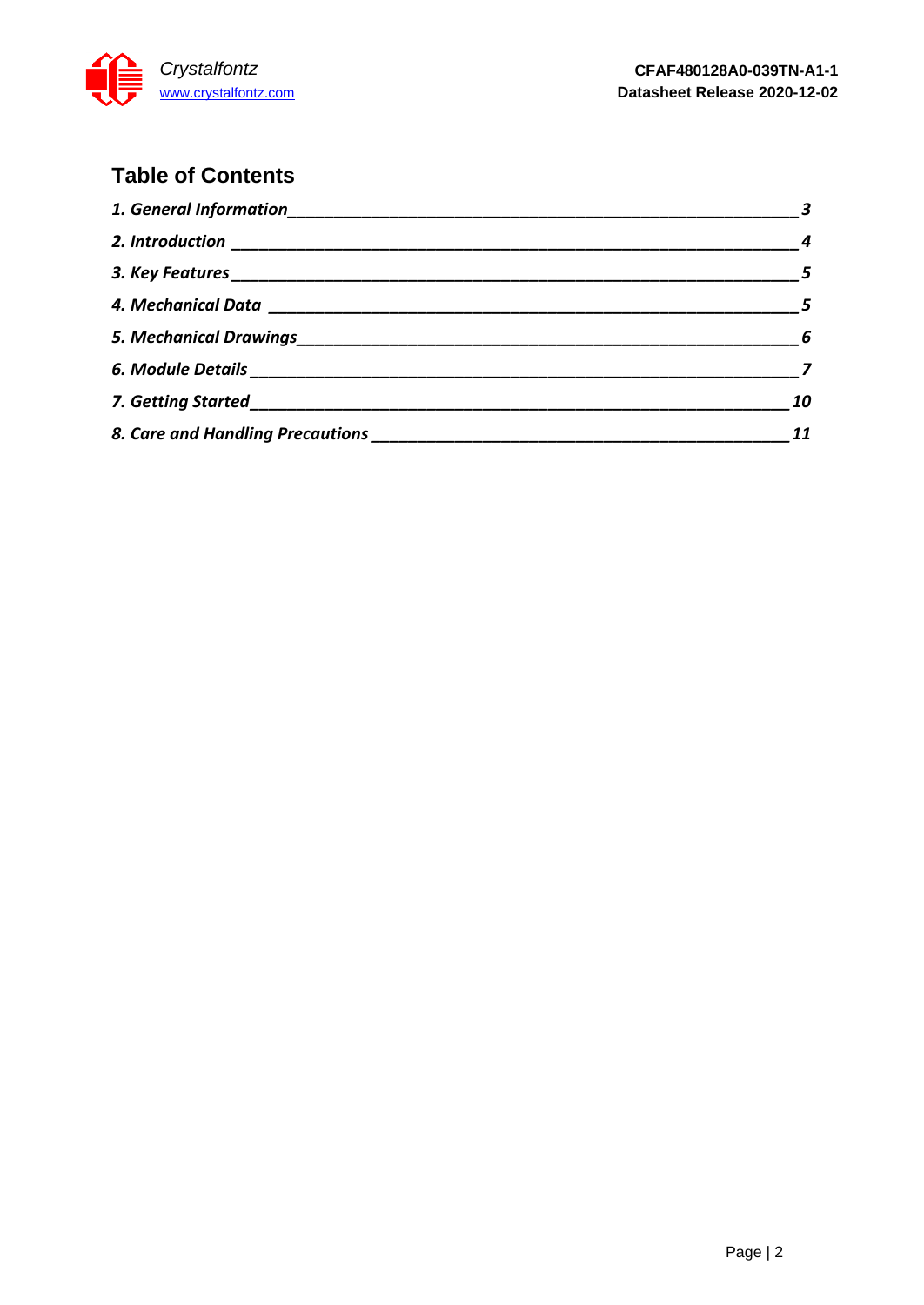

### <span id="page-2-0"></span>**1. General Information**

### **Datasheet Revision History**

Datasheet Release: 2020-12-02

Datasheet for the CFAF480128A0-039TN-A1-1 display module.

### **Product Change Notifications**

You can check for or subscribe to **Part Change Notices** for this display module on our website.

### **Variations**

Slight variations between lots are normal (e.g., contrast, color, or intensity).

#### **Volatility**

This display module has volatile memory.

#### **Disclaimer**

Certain applications using Crystalfontz America, Inc. products may involve potential risks of death, personal injury, or severe property or environmental damage ("Critical Applications"). CRYSTALFONTZ AMERICA, INC. PRODUCTS ARE NOT DESIGNED, INTENDED, AUTHORIZED, OR WARRANTED TO BE SUITABLE FOR USE IN LIFE-SUPPORT APPLICATIONS, DEVICES OR SYSTEMS OR OTHER CRITICAL APPLICATIONS. Inclusion of Crystalfontz America, Inc. products in such applications is understood to be fully at the risk of the customer. In order to minimize risks associated with customer applications, adequate design and operating safeguards should be provided by the customer to minimize inherent or procedural hazard. Please contact us if you have any questions concerning potential risk applications.

Crystalfontz America, Inc. assumes no liability for applications assistance, customer product design, software performance, or infringements of patents or services described herein. Nor does Crystalfontz America, Inc. warrant or represent that any license, either express or implied, is granted under any patent right, copyright, or other intellectual property right of Crystalfontz America, Inc. covering or relating to any combination, machine, or process in which our products or services might be or are used.

All specifications in datasheets on our website are, to the best of our knowledge, accurate but not guaranteed. Corrections to specifications are made as any inaccuracies are discovered.

Company and product names mentioned in this publication are trademarks or registered trademarks of their respective owners.

Copyright © 2020 by Crystalfontz America, Inc.,12412 East Saltese Avenue, Spokane Valley, WA 99216 U.S.A.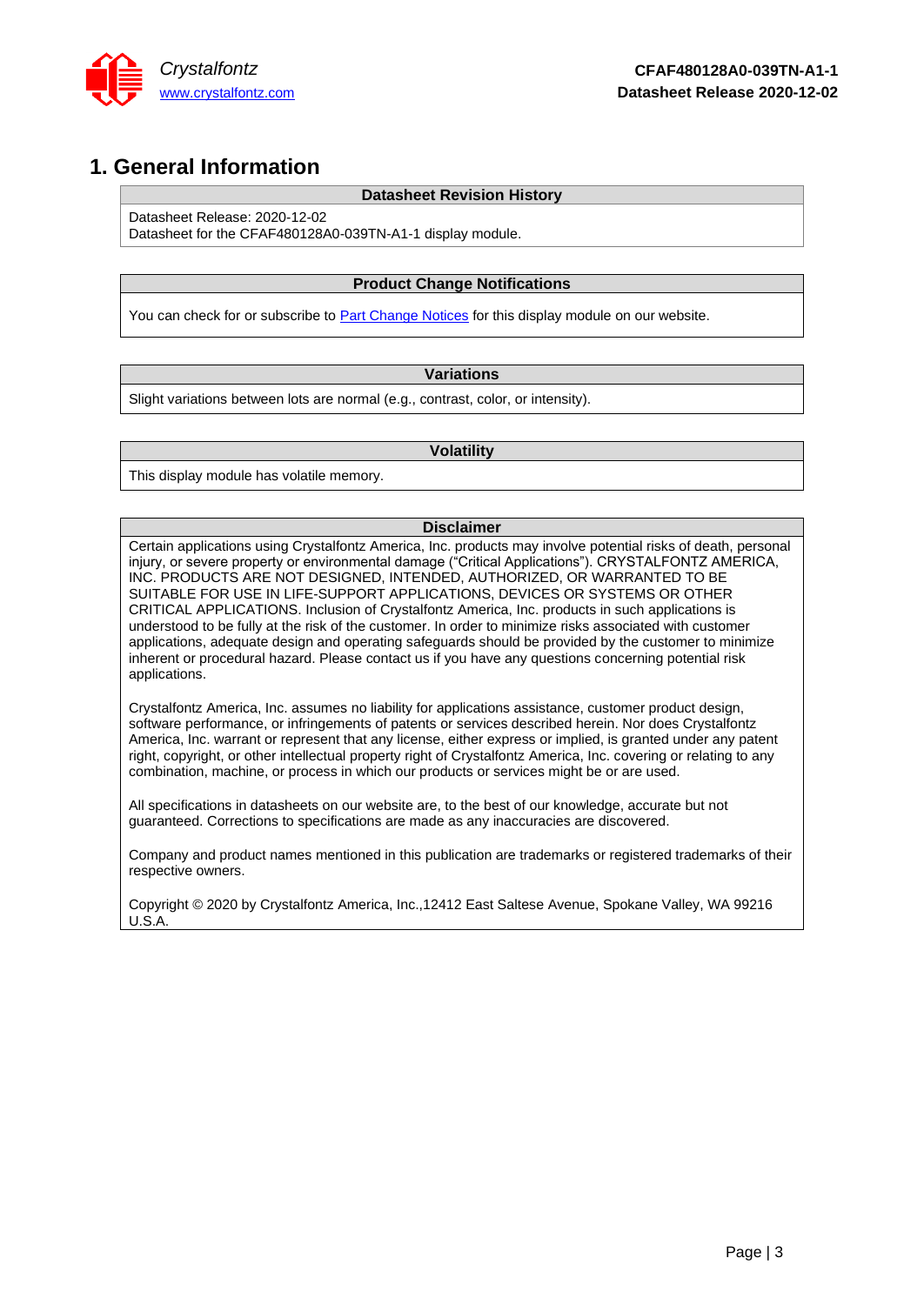

# <span id="page-3-0"></span>**2. Introduction**

The Crystalfontz CFAF480128A0-039TN-A1-1 is an accelerated display for embedded systems based on the FTDI/BridgeTek FT81x EVE (Embedded Video Engine) graphics accelerator.

Traditionally, there are two options for connecting a TFT to an embedded system. First to choose a very powerful processor that could support a frame buffer and RGB interface. Or second, to write directly to TFT controller's frame buffer. Both of these methods rely on software to render graphics primitives. A simply non-anti-aliased image may take hundreds or even thousands of write operations. Sometimes, read-modify-write operations are required which doubles (or more) the necessary number of commands- further slowing the display performance.

Additionally, these methods require a lot GPIO or GPIO configured as the RGB interface, often requiring a larger processor package. There are examples of using SPI to control small TFT LCDs, but even on small displays the performance suffers.

Text poses another problem for traditional implementations of TFTs. Fonts require a lot of memory to store and rendering fonts to the frame buffer can be complex- especially if they need to be antialiased or rotated. The traditional solution is to support just a few bitmapped, non-anti-aliased fonts rendered only on the horizontal and vertical. Need to angle a font to put labels on some data? Not without a very complete and complex (and typically big and slow) graphic library.

Now imagine a display that solves the problems with traditional TFTs. One that accepts high-level commands, so writing just a few instructions completely describes a line. As long as we're imaginingwhat if that line was fully anti-aliased and adjustable in width? How about writing just a few more commands and rendering beautiful anti-aliased text from a wide selection of fonts at any angle?

This daydream is now a reality with the CFAF480128A0-039TN-A1-1 thanks to the FTDI/BridgeTek FT811 EVE graphics accelerator at the heart of the module. Embedded systems with 8-bit processors can now have beautiful and responsive displays that do not tax the host processor.

Demo code for the CFAF480128A0-039TN-A1-1 was written to fit on the Seeeduino v4.2 (a 3.3v version of the Arduino Uno). As always, our source code is freely supplied and our displays are fully supported.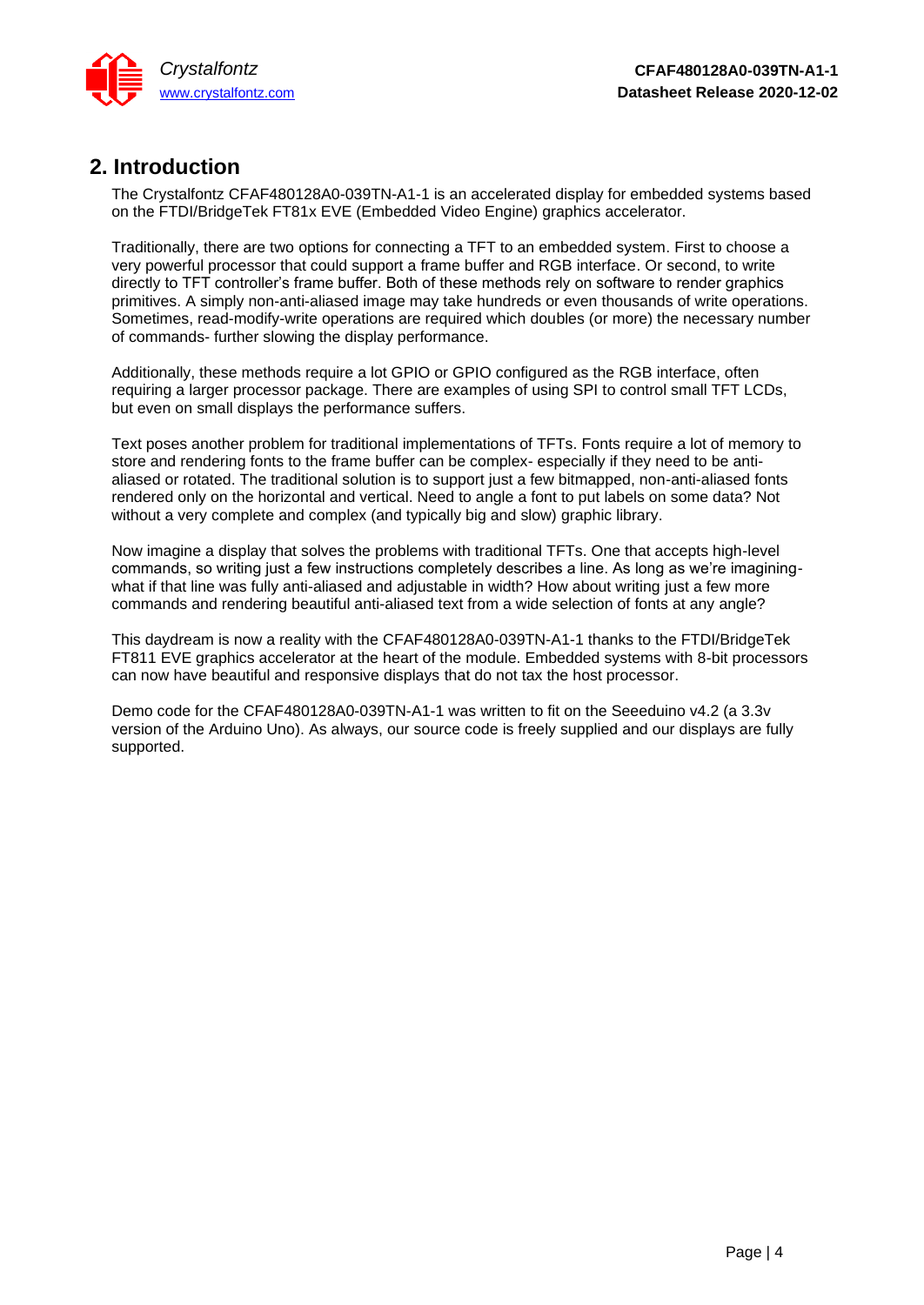

# <span id="page-4-0"></span>**3. Key Features**

### **3.1. Module Features**

- 3.9-inch 480x128 TFT LCD panel
- FTDI/BridgeTek FT811 EVE graphics accelerator
- SPI Single or Quad host interface
- Compact 30-position 0.5mm flat-cable ZIF host connection
- 2-56 threaded mounting standoffs for simple mechanical design
- Compact form-factor, height and width no larger than LCD
- Single +3.3V power supply (backlight supply can be 3.3v to 6v)

### **3.2. EVE Graphics Accelerator Features**

- Support multiple widgets for simplified design implementation
- User interface design software (PC) simplifies the design process
- Enhanced sketch processing
- Anti-aliasing of primitive displayed objects for higher-quality graphics
- Assorted graphical effects such as alpha-blending, shadows, transitions, wipes, etc.
- Programmable interrupt controller provides interrupts to host MCU
- Support playback of motion-JPEG encoded AVI videos
- Mono audio channel output with wave playback and built-in sound synthesizer
- <span id="page-4-1"></span>• PWM output for display backlight dimming control

### **4. Mechanical Data**

| <b>Item</b>              | <b>Specification (mm)</b>        | <b>Specification (inch)</b>       |
|--------------------------|----------------------------------|-----------------------------------|
| Overall Module Dimension | 105.5 (W) x 37.0 (H) x 10.73 (D) | 4.154 (W) x 1.457 (H) x 0.422 (D) |
| Viewing Area             | $97.04$ (W) x 32.34(H)           | $3.82$ (W) x 1.27 (H)             |
| Active Area              | 95.04 (W) x 25.34 (H)            | $3.74$ (W) x 1.00 (H)             |
| Dot Pitch                | $0.066$ (W) x $0.198$ (H)        | $0.0026$ (W) x 0.0078 (H)         |
| Weight (Typical)         | 40.1 grams                       | 1.41 ounces                       |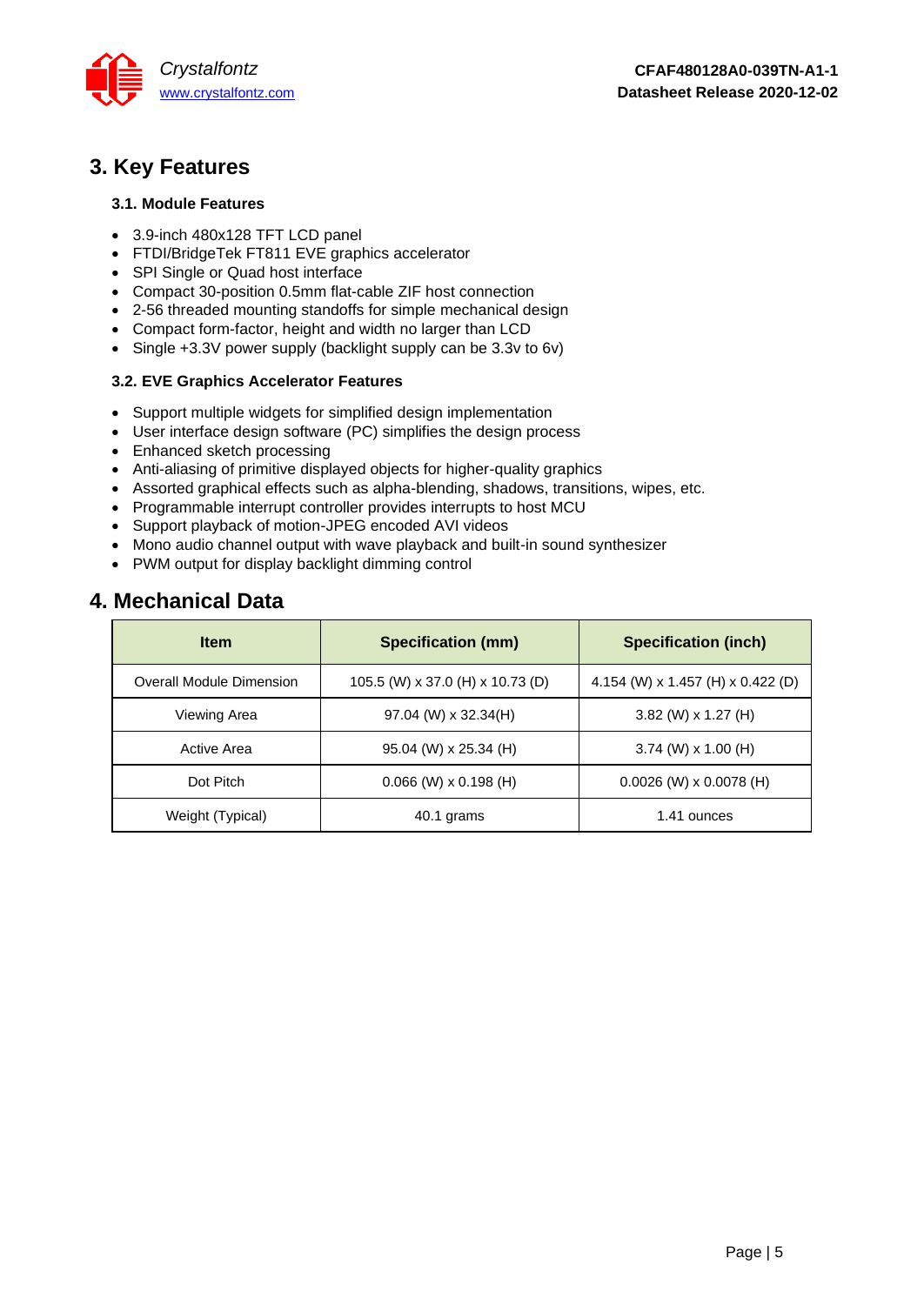<span id="page-5-0"></span>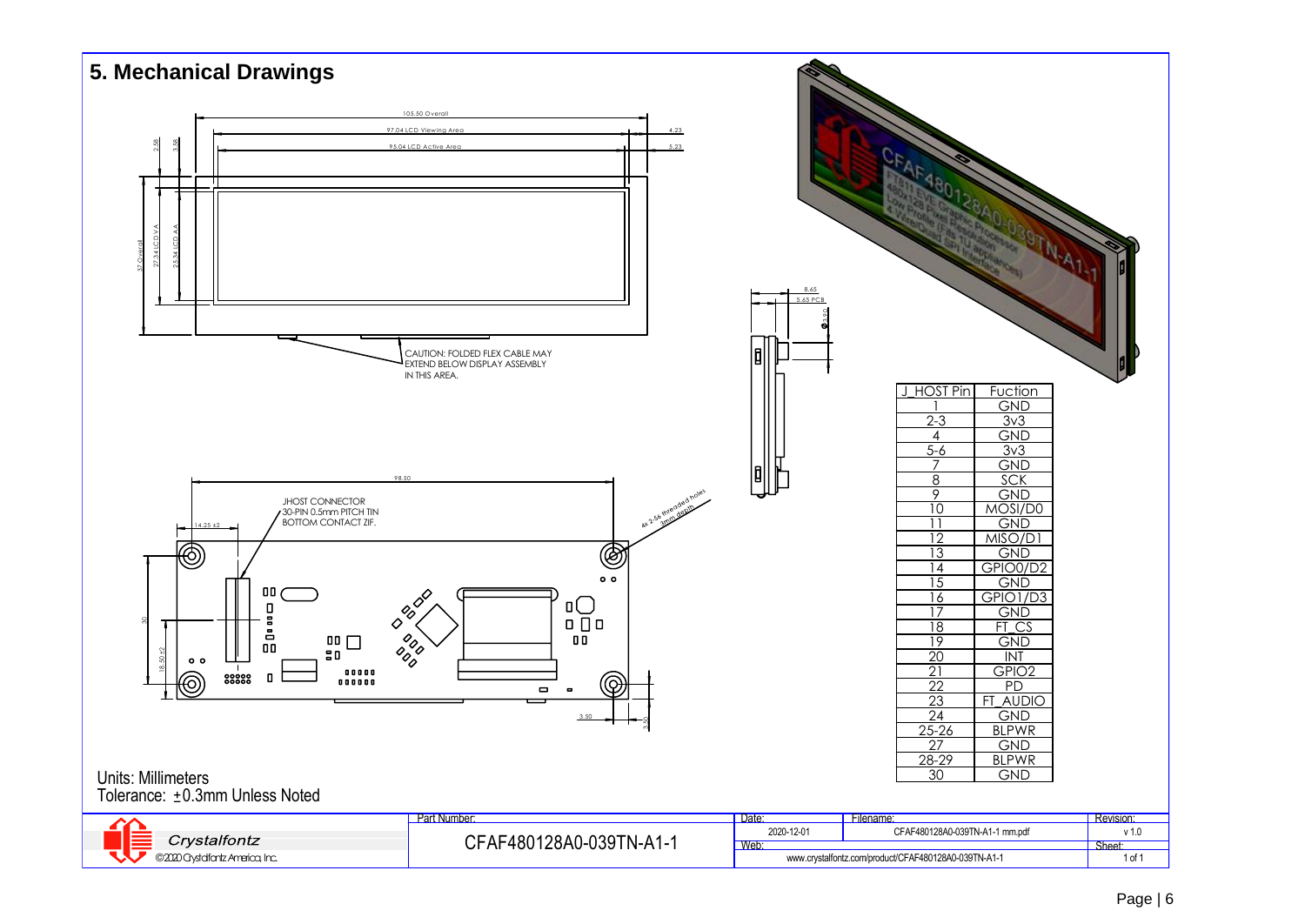

# <span id="page-6-0"></span>**6. Module Details**

### **6.1. General Information**

The CFAF480128A0-039TN-A1-1 is a 3.9-inch TFT display module based around a FTDI/BridgeTek FT811 Embedded Video Engine (EVE).

All display, backlight control and audio features are controlled via the Embedded Video Engine which appears to the host MCU as a memory-mapped SPI device. The host MCU sends commands and data over the EVE SPI serial protocol.

For detailed BridgeTek datasheets and other development information, see the [Embedded Video](#page-6-1)  Engine [Documentation / Resources](#page-6-1) section below.

### <span id="page-6-1"></span>**6.2. Embedded Video Engine Documentation / Resources**

- Bridgetek FT81x Datasheet: <https://brtchip.com/ft81x/>
- Bridgetek Application Notes: <https://brtchip.com/application-notes/>
- Bridgetek Screen Designer Software: <https://brtchip.com/eve-toolchains/>
- Bridgetek Forum: <http://www.brtcommunity.com/index.php?board=7.0>
- FTDI FT81x Datasheets: <https://www.ftdichip.com/Products/ICs/FT81X.html>
- FTDI Application Notes: <https://www.ftdichip.com/Support/Documents/AppNotes.htm>
- FTDI C232HM USB-SPI cable: <https://www.ftdichip.com/Products/Cables/USBMPSSE.htm>

### **6.3. Embedded Video Engine Programmer's Model**

The diagram below is a basic overview of the EVE programming model showing data flow paths to and from the SPI host interface to the memory and processing blocks of the embedded video engine.

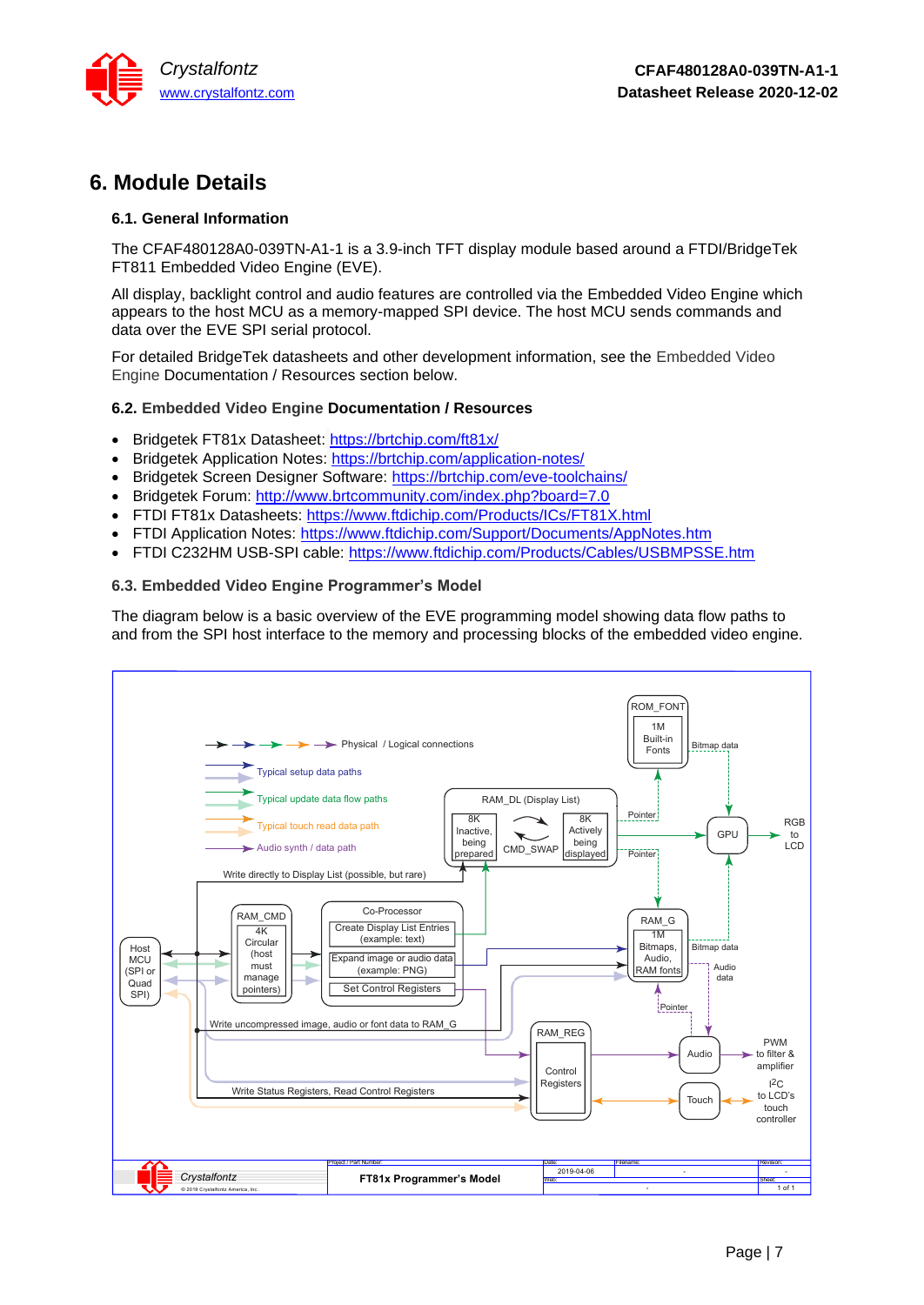

### **6.4. Interface Pin Function**

Host data connection and power supply are achieved via a single 30 pin flat-cable connector (labled J\_HOST) on the rear of the module. Any 30 pin FFC-FPC ZIF cable with a 0.5mm pitch and bottom contacts will be compatible with this module.

| <b>J HOST Connection</b> |                   |                                   |                                                                             |  |
|--------------------------|-------------------|-----------------------------------|-----------------------------------------------------------------------------|--|
| Pin                      | <b>Symbol</b>     | <b>Signal</b><br><b>Direction</b> | <b>Function</b>                                                             |  |
| $\mathbf{1}$             | <b>GND</b>        |                                   | Ground <sup>(1)</sup>                                                       |  |
| 2                        | 3V <sub>3</sub>   |                                   | Logic Power Supply <sup>(1)</sup>                                           |  |
| 3                        | 3V <sub>3</sub>   |                                   | Logic Power Supply (1)                                                      |  |
| 4                        | <b>GND</b>        |                                   | Ground <sup>(1)</sup>                                                       |  |
| 5                        | 3V <sub>3</sub>   |                                   | Logic Power Supply (1)                                                      |  |
| 6                        | 3V <sub>3</sub>   |                                   | Logic Power Supply (1)                                                      |  |
| $\overline{7}$           | <b>GND</b>        |                                   | Ground <sup>(1)</sup>                                                       |  |
| 8                        | <b>SCK</b>        | Input                             | <b>SPI Clock</b>                                                            |  |
| 9                        | <b>GND</b>        |                                   | Ground $(1)$                                                                |  |
| 10                       | MOSI / DO         | Input                             | SPI Single Mode: SPI MOSI<br>SPI Dual/Quad Mode: SPI Data Line 0            |  |
| 11                       | <b>GND</b>        |                                   | Ground <sup>(1)</sup>                                                       |  |
| 12                       | MISO / D1         | Output                            | SPI Single Mode: SPI MISO<br>SPI Dual/Quad Mode: SPI Data Line 1            |  |
| 13                       | <b>GND</b>        |                                   | Ground <sup>(1)</sup>                                                       |  |
| 14                       | GPIO0 / D2        | Input / Output                    | SPI Single/Dual Mode: General Purpose IO0<br>SPI Quad Mode: SPI Data Line 2 |  |
| 15                       | <b>GND</b>        |                                   | Ground (1)                                                                  |  |
| 16                       | GPIO1 / D3        | Input / Output                    | SPI Single/Dual Mode: General Purpose IO1<br>SPI Quad Mode: SPI Data Line 3 |  |
| 17                       | <b>GND</b>        |                                   | Ground (1)                                                                  |  |
| 18                       | /CS               | Input                             | SPI Slave Chip-Select                                                       |  |
| 19                       | <b>GND</b>        |                                   | Ground <sup>(1)</sup>                                                       |  |
| 20                       | /INT              | Output                            | Interrupt to Host                                                           |  |
| 21                       | GPIO <sub>2</sub> |                                   | General purpose IO2                                                         |  |
| 22                       | /PD               | Input                             | Chip Power Down Mode                                                        |  |
| 23                       | <b>AUDIO PWM</b>  | Output                            | Audio PWM                                                                   |  |
| 24                       | <b>GND</b>        |                                   | Ground <sup>(1)</sup>                                                       |  |
| 25                       | <b>BLPWR</b>      |                                   | Backlight Power Supply <sup>(1)</sup>                                       |  |
| 26                       | <b>BLPWR</b>      |                                   | Backlight Power Supply (1)                                                  |  |
| 27                       | <b>GND</b>        |                                   | Ground <sup>(1)</sup>                                                       |  |
| 28                       | <b>BLPWR</b>      |                                   | Backlight Power Supply (1)                                                  |  |
| 29                       | <b>BLPWR</b>      |                                   | Backlight Power Supply <sup>(1)</sup>                                       |  |
| $30\,$                   | <b>GND</b>        |                                   | Ground <sup>(1)</sup>                                                       |  |

*Notes:*

*1. It is recommended that these pins are all connected to their respective power source. Not doing so may produce unpredicable results or damage the display module.*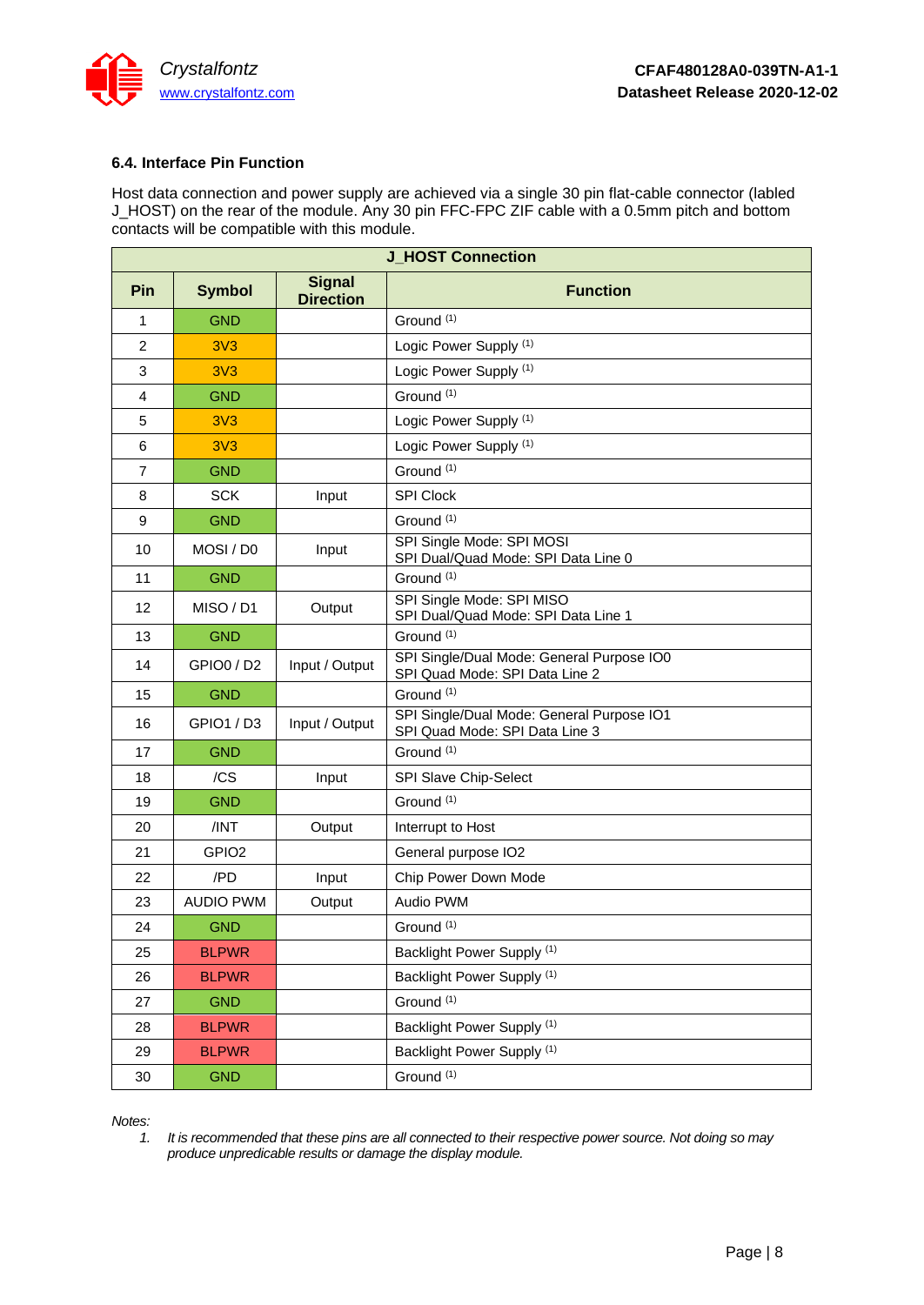

### **6.5. Absolute Maximum Ratings**

| <b>Parameter</b>              | <b>Symbol</b>   | Min   | <b>Max</b> | Unit |
|-------------------------------|-----------------|-------|------------|------|
| Logic Power Supply            | 3V <sub>3</sub> | 0.0   | 4.0        |      |
| <b>Backlight Power Supply</b> | <b>BLPWR</b>    | 0.0   | 6.0        |      |
| <b>Operating Temperature</b>  | Top             | $-20$ | $+70$      | °C   |
| Storage Temperature           | $T_{\rm ST}$    | -30   | $+80$      | °C   |

*Notes:*

• *These are stress ratings only. Extended exposure to the absolute maximum ratings listed above may affect device reliability or cause permanent damage.* 

• *Temp.* ≦*60°C, 90% RH Maximum Temp.*>*60°C Absolute humidity < 90% RH at 60°C*

### **6.6. Electrical Characteristics**

| <b>Item</b>        | <b>Symbol</b>   | <b>Min</b>     | <b>Typ</b> | <b>Max</b> | <b>Unit</b> |
|--------------------|-----------------|----------------|------------|------------|-------------|
| Logic Power Supply | 3V <sub>3</sub> | 2.97           | 3.30       | 3.63       |             |
| Input Logic High   | VIH             | 2.0            | -          |            |             |
| Input Logic Low    | <b>VIL</b>      | $\blacksquare$ | -          | 0.8        |             |

### **6.7. Backlight Characteristics**

| <b>Item</b>            | <b>Symbol</b>     | <b>Min</b>               | <b>Typ</b> | <b>Max</b>               | <b>Unit</b> |
|------------------------|-------------------|--------------------------|------------|--------------------------|-------------|
| <b>Forward Current</b> | <b>ILED</b>       | $\overline{\phantom{0}}$ | 40         | -                        | mA          |
| Forward Voltage        | V <sub>LED+</sub> | 14                       | 15         | 17                       |             |
| LED Lifetime           | Hr.               | $\overline{\phantom{0}}$ | 50K        | $\overline{\phantom{0}}$ | Hr.         |

### **6.8. Optical Characteristics**

|                           | <b>Item</b> | <b>Symbol</b> | <b>Condition</b>                                            | <b>Min</b> | <b>Typ</b> | <b>Max</b> | <b>Unit</b>       |
|---------------------------|-------------|---------------|-------------------------------------------------------------|------------|------------|------------|-------------------|
|                           |             | $T_{\rm r}$   |                                                             |            | 10         |            | ms                |
| <b>Response Time</b>      |             | $T_f$         | $\theta = 0^\circ$ , $\Phi = 0$                             |            | 15         |            | ms                |
| Contrast Ratio            |             | (CR)          | At Optimized<br>Viewing Angle                               |            | 500        |            |                   |
| <b>White Chromaticity</b> |             | Wx            | $\theta = 0^\circ$ , $\Phi = 0$                             | 0.269      | 0.319      | 0.369      | ms                |
|                           |             | Wy            |                                                             | 0.273      | 0.323      | 0.373      | ms                |
| Viewing<br>Angle          | Horizontal  | θL            | $CR \ge 10$<br>Ta= $25 \pm 2^{\circ}$ C<br>$I_{LED} = 40mA$ |            | 65         |            | Degree            |
|                           |             | $\theta R$    |                                                             |            | 65         |            |                   |
|                           | Vertical    | $\theta$ T    |                                                             |            | 65         |            |                   |
|                           |             | $\theta$ B    |                                                             |            | 50         |            |                   |
| <b>Brightness</b>         |             |               | ٠                                                           | -          | 500        |            | cd/m <sup>2</sup> |
| <b>Viewing Direction</b>  |             | 6 o'clock     |                                                             |            |            |            |                   |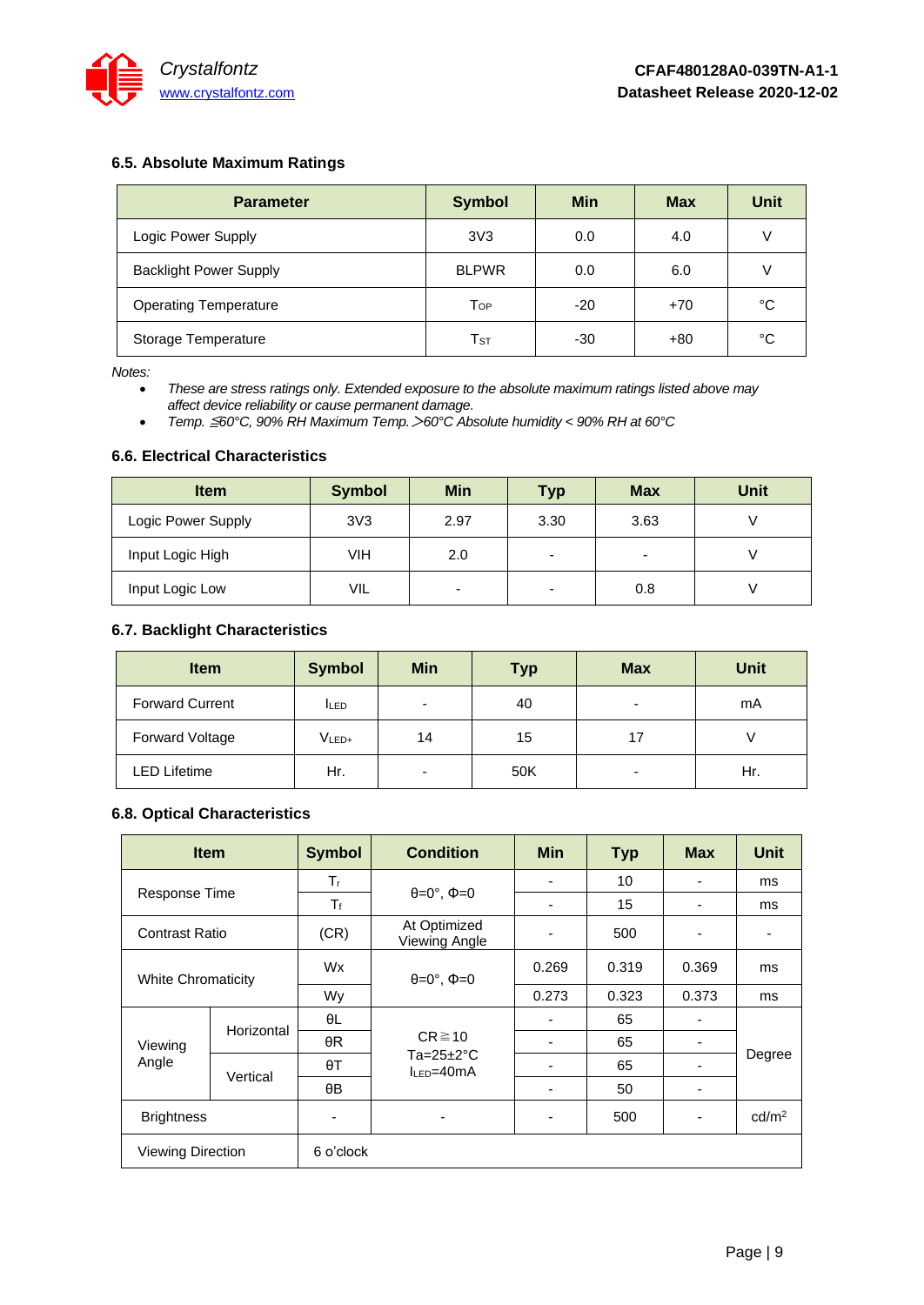

# <span id="page-9-0"></span>**7. Getting Started**

### **7.1. Getting started with the CFAF480128A0-039TN-A1-2 kit**

### **Components Required (included in -2 kit):**

- Crystalfontz the CFAF480128A0-039TN-A1-1 display module
- Crystalfontz [CFA10098](https://www.crystalfontz.com/product/cfa10098) EVE adapter board
- Appropriate flat-flex-cable (6" [WR-FFC-Y50](https://www.crystalfontz.com/product/wrffcy50) or 12" [WR-FFC-Y51\)](https://www.crystalfontz.com/product/wrffcy51)
- 0.1" female-to-female jumper wires (Crystalfontz [WR-JMP-Y40\)](https://www.crystalfontz.com/product/wrjmpy40)
- Seeeduino v4.2 (Crystalfontz [CFAPN15062\)](https://www.crystalfontz.com/product/cfapn15062)
- USB Cable (Crystalfontz [WR-USB-Y27\)](https://www.crystalfontz.com/product/wrusby27)
- Bench supply set to 3.3v, rated for at least 1000mA (not included)

### **Hardware Procedure:**

- Connect the components:
- o Use the FFC to connect the CFA10098 to the CFAF480128A0-039TN-A1-1 display module
- o Connect the CFA10098 to the Seeeduino following the table below
- Supply 3.3v from a bench supply (rated for at least 1000mA) to the CFA10098
- Connect the USB cable to your PC

### **Firmware Procedure:**

- Download and install [Arduino IDE](https://www.arduino.cc/en/main/software) software.
- Download the example sketch available on GitHub, and open it in the Arduino IDE.
- Build and upload the sketch to the Seeeduino

### **7.2. Getting started with the CFAF480128A0-039TN-A1-1 and a Windows PC**

### **Components Required:**

- Crystalfontz the CFAF480128A0-039TN-A1-1 display module
- Crystalfontz [CFA10098](https://www.crystalfontz.com/product/cfa10098) EVE adapter board
- Appropriate flat-flex-cable (6" [WR-FFC-Y50](https://www.crystalfontz.com/product/wrffcy50) or 12" [WR-FFC-Y51\)](https://www.crystalfontz.com/product/wrffcy51)
- FTDI [C232HM-DDHSL-0](https://www.ftdichip.com/Products/Cables/USBMPSSE.htm) USB to SPI cable
- Bench supply set to 3.3v, rated for at least 1000mA

### **Hardware Procedure:**

- Connect the CFA10098 to the CFAF480128A0-039TN-A1-1 using the FFC (see the [7.4](#page-10-1) below)
- Connect the CFA10098 to the C232HM-DDHSL-0 USB adapter
- Connect 3.3v from a bench supply (rated for at least 1000mA) to the CFA10098
- Connect the USB to SPI cable to your Windows PC

### **Software Procedure:**

- Download and install the FTDI PC demonstration application from [this website.](https://brtchip.com/eve-toolchains/)
- Download, open, build and run the example EVE application, available on the product page.

*In order to modify and compile the FTDI PC demonstration program, you will need to download Visual Studio. You can use the free version but you may need to register with Microsoft.*

| <b>Seeeduino</b> | Color        | <b>CFA10098</b>        |
|------------------|--------------|------------------------|
| 3v3              | Orange       | Pin1: 3.3V             |
| GND              | <b>Black</b> | Pin2: GND              |
| D <sub>13</sub>  | White        | Pin3: SCK              |
| D11              | Yellow       | Pin4: MOSI             |
| D <sub>12</sub>  | Green        | Pin5: MISO             |
| D <sub>9</sub>   | Brown        | Pin $9: \overline{CS}$ |
| D7               | Violet       | Pin10: INT             |
| D <sub>8</sub>   | Blue         | Pin11: PD              |
| GND              | Grey         | <b>GND</b>             |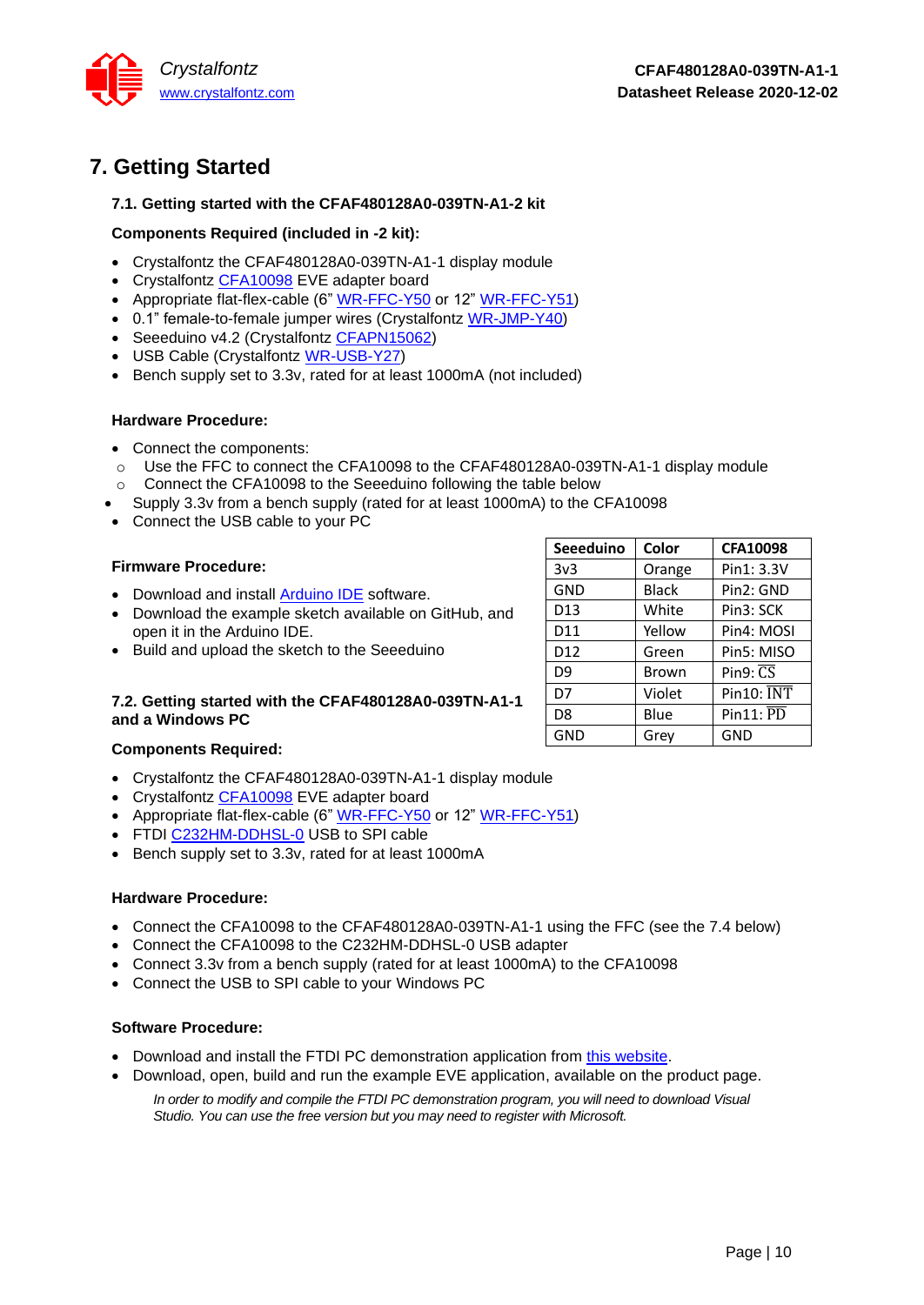

### **7.3. Getting started, hardware, with CFAF480128A0-039TN-A1-1 and your PCB**

### **Components Required:**

- Crystalfontz CFAF480128A0-039TN-A1-1 display module
- Appropriate ZIF connector: 30-position, 0,5mm pitch, tin contact mounted to your custom PCB
- Appropriate flat-flex-cable (6" [WR-FFC-Y50](https://www.crystalfontz.com/product/wrffcy50) or 12" [WR-FFC-Y51\)](https://www.crystalfontz.com/product/wrffcy51)

### **Procedure:**

- Connect the FFC to the ZIF connector on your PCB
- Connect the FFC to the ZIF connector on the CFAF480128A0-039TN-A1-1 FFC

*Note that your power supply must be able to supply enough current to drive the backlight.* 

### <span id="page-10-1"></span>**7.4. ZIF Connector Use With Flat-Flex-Cable (FFC)**

Please take note of the orientation of the flat-flex-cable, and use of the locking clip in the following photos.



## <span id="page-10-0"></span>**8. Care and Handling Precautions**

[For optimum operation of the CFAF480128A0-039TN-A1-1](http://www.crystalfontz.com/product/CFA633TMIKS) is and to prolong its life, please follow the [precautions described below.](http://www.crystalfontz.com/product/CFA633TMIKS)

### **8.1. ESD (Electrostatic Discharge)**

If present, the USB D+ & D- lines have enhanced ESD protection following industry standard USB2 practice.

The remainder of this circuitry is industry standard CMOS logic and susceptible to ESD damage. Please use industry standard antistatic precautions as you would for any other static sensitive devices such as expansion cards, motherboards, or integrated circuits. Ground your body, work surfaces, and equipment.

### **8.2. Design and Mounting**

- The exposed surface of the display is either a touch-sensitive panel, or a polarizer laminated on top of the glass. To protect the surf ace from damage, the module ships with a protective film over the display. Please peel off the protective film slowly. Peeling off the protective film abruptly may generate static electricity.
- If the display does not have a touch-sensitive panel, to protect the soft plastic polarizer from damage, place a transparent plate (for example, acrylic, polycarbonate or glass), in front of the module, leaving a small gap between the plate and the display surface.
- Do not disassemble or modify the module.
- Do not modify the six tabs of the metal bezel or make connections to them.
- Do not reverse polarity to the power supply connections. Reversing polarity will immediately ruin the module.

### **8.3. Mechanical Shock, Impact, Torque, or Tension**

• Do not expose the module to strong mechanical shock, impact, torque, or tension.